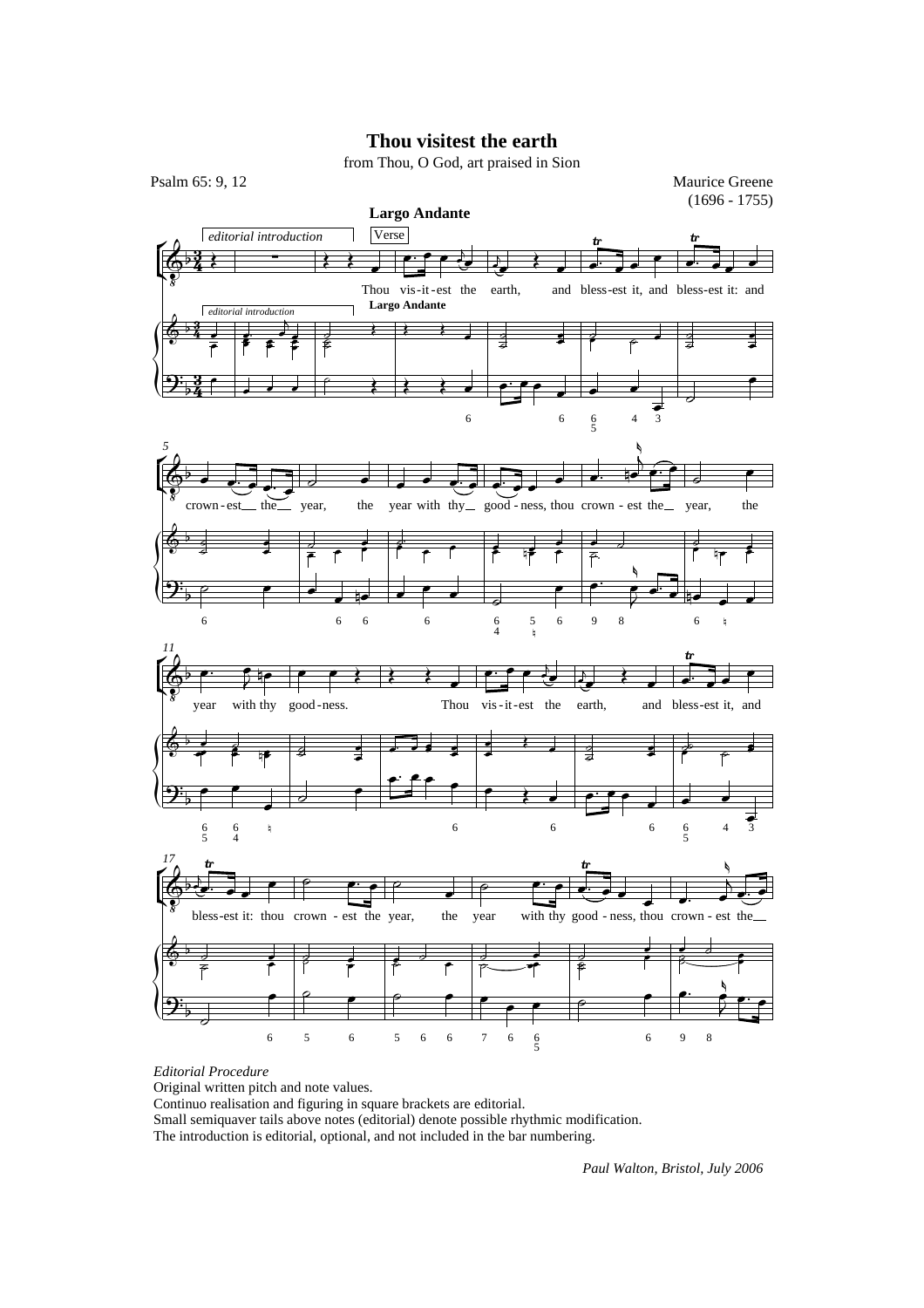

2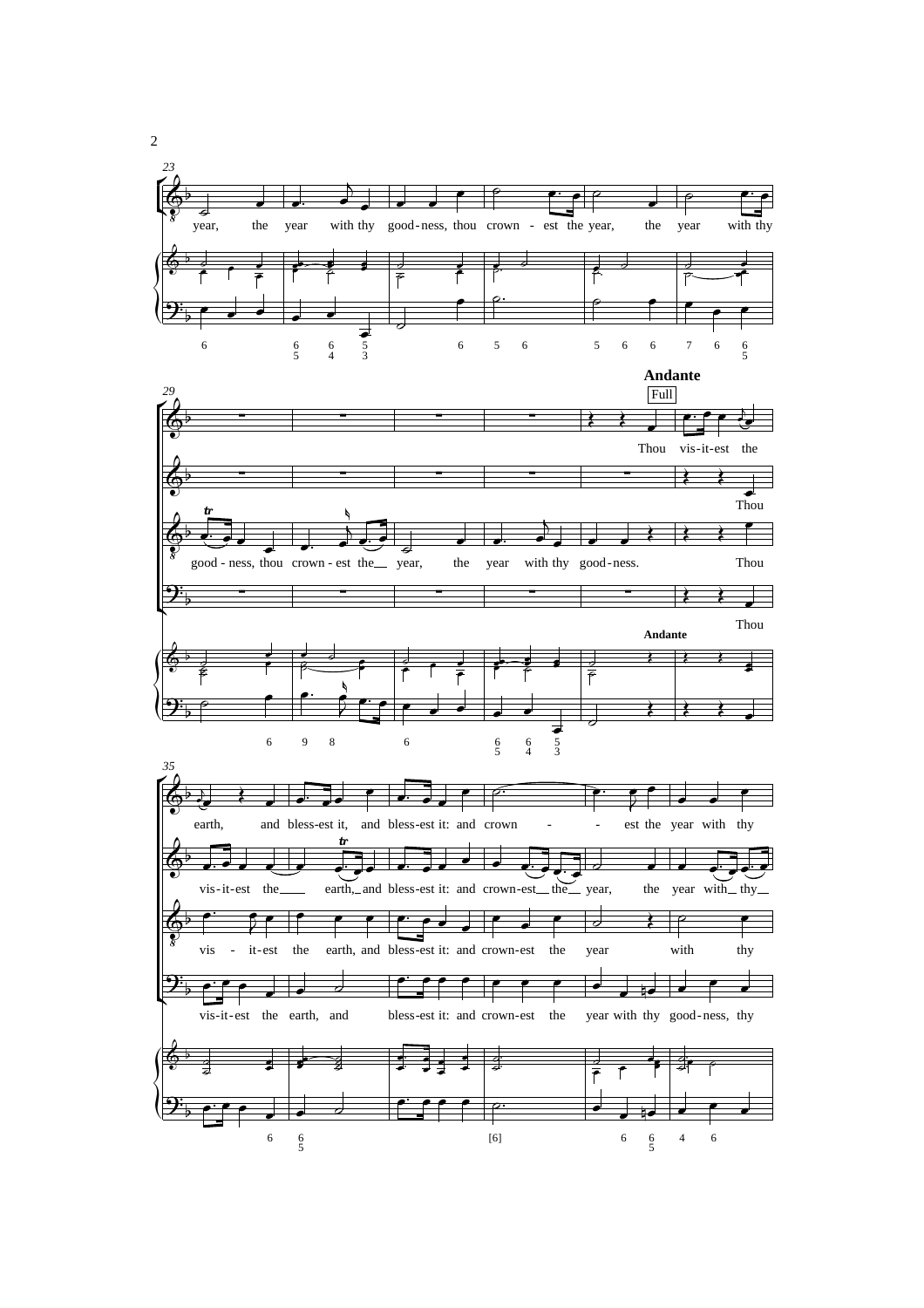

3